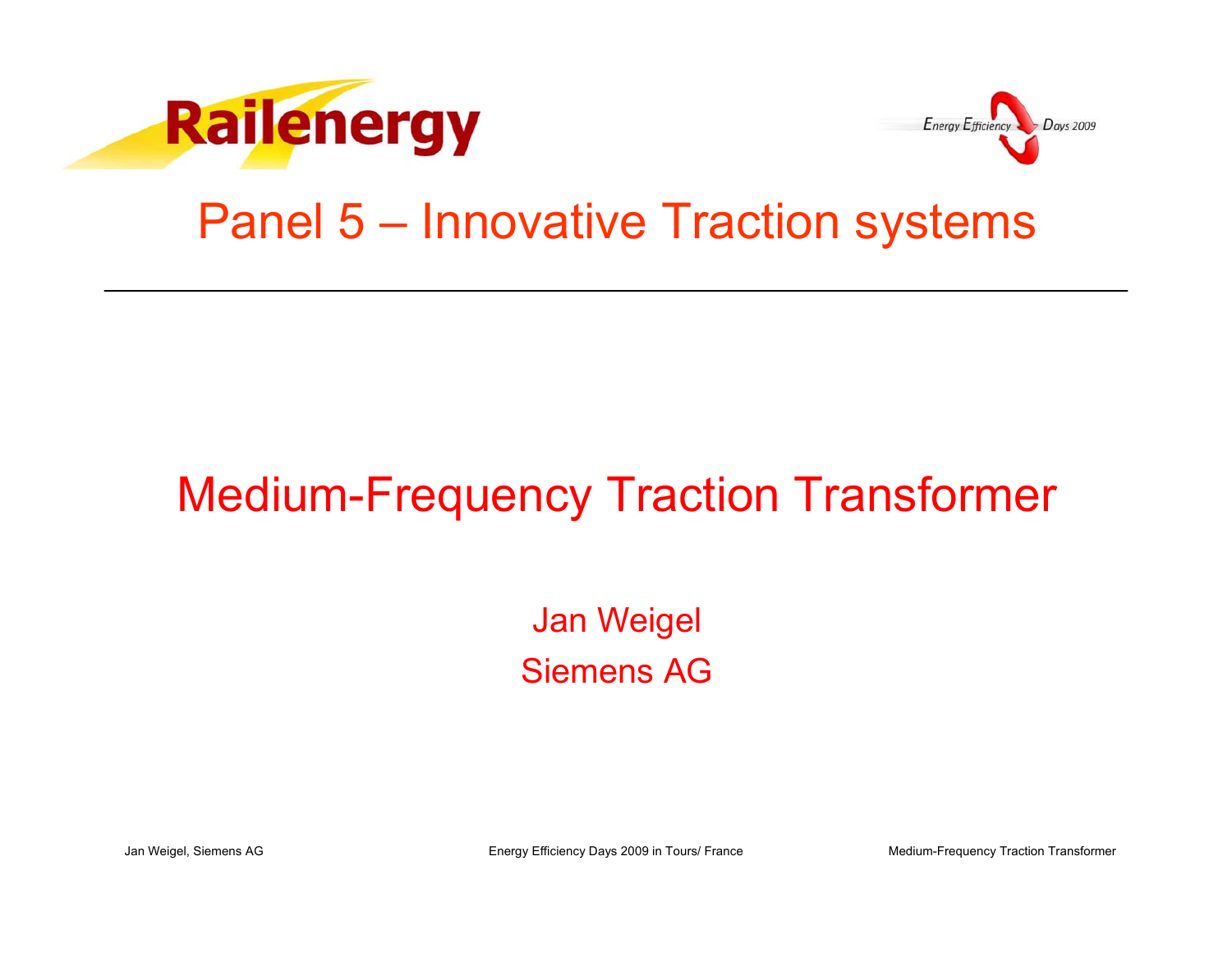



### Basic Concept



transformer efficiency suffers from its

- $\circ$ mass requirements
- $\circ$ Installation space requirements

**however mass and size is large**

conventional medium frequency technology



conventional transformer substituted by HV converter comprising

#### $\bigcirc$ Line choke

 ${\circ}$ 

 ${\circ}$ 

### **series connected converters**

- $\circ$  convertery (  ${\circ}$  **efficiency**↑
	- powerdensity) is a power of the set  $\overline{p}$  of the set  $\overline{p}$  in the set  $\overline{p}$  $\bigcirc$  **mass/size**↓
		- $\circ$ **Scalable platform**
- Jan Weigel, Siemens AG **Energy Efficiency Days 2009 in Tours/ School School Flexible installation**  $\bigcap$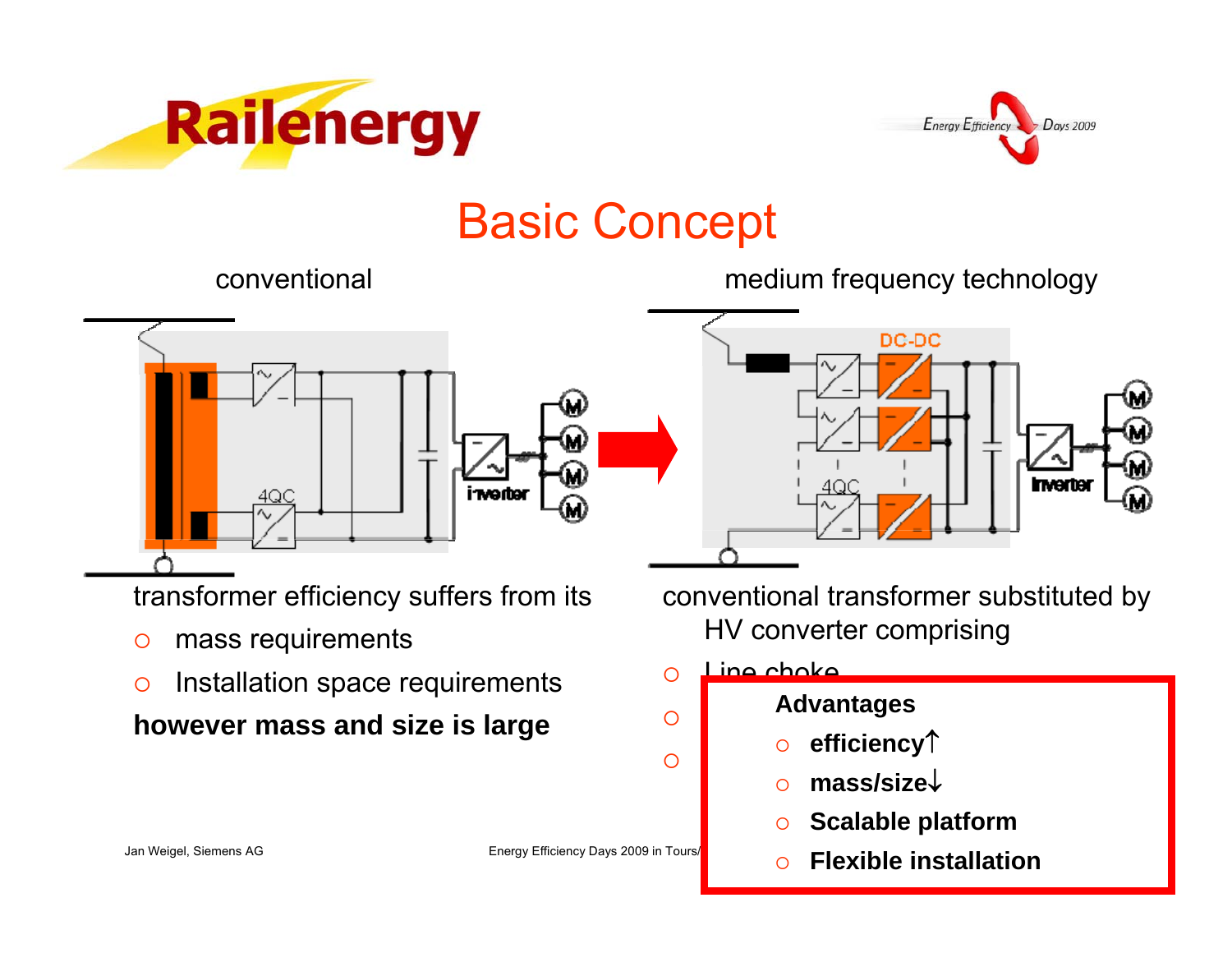



# Scope & Objectives

- $\Omega$  **Target**: Evaluation of medium-frequency topologies based on available and emerging power semiconductors, Laboratory test-setup
	- $\circ$  Identification of...
		- $\circ$  design options (insulation, cooling, material choice, where to mount the harmonic absorber,…)
		- $\circ$  operational options (medium frequency, catenary side converters)
		- $\circ$  hardware requirements (components...(redundancy, passive line impedance), startup/regular op., fault handling)
		- $\circ$  available, suitable and emerging power semiconductors
	- $\circ$  Evaluation MF- switching of power semiconductor
		- $\circ$  Labprototype testing of key component "MF DC/DC-Converter"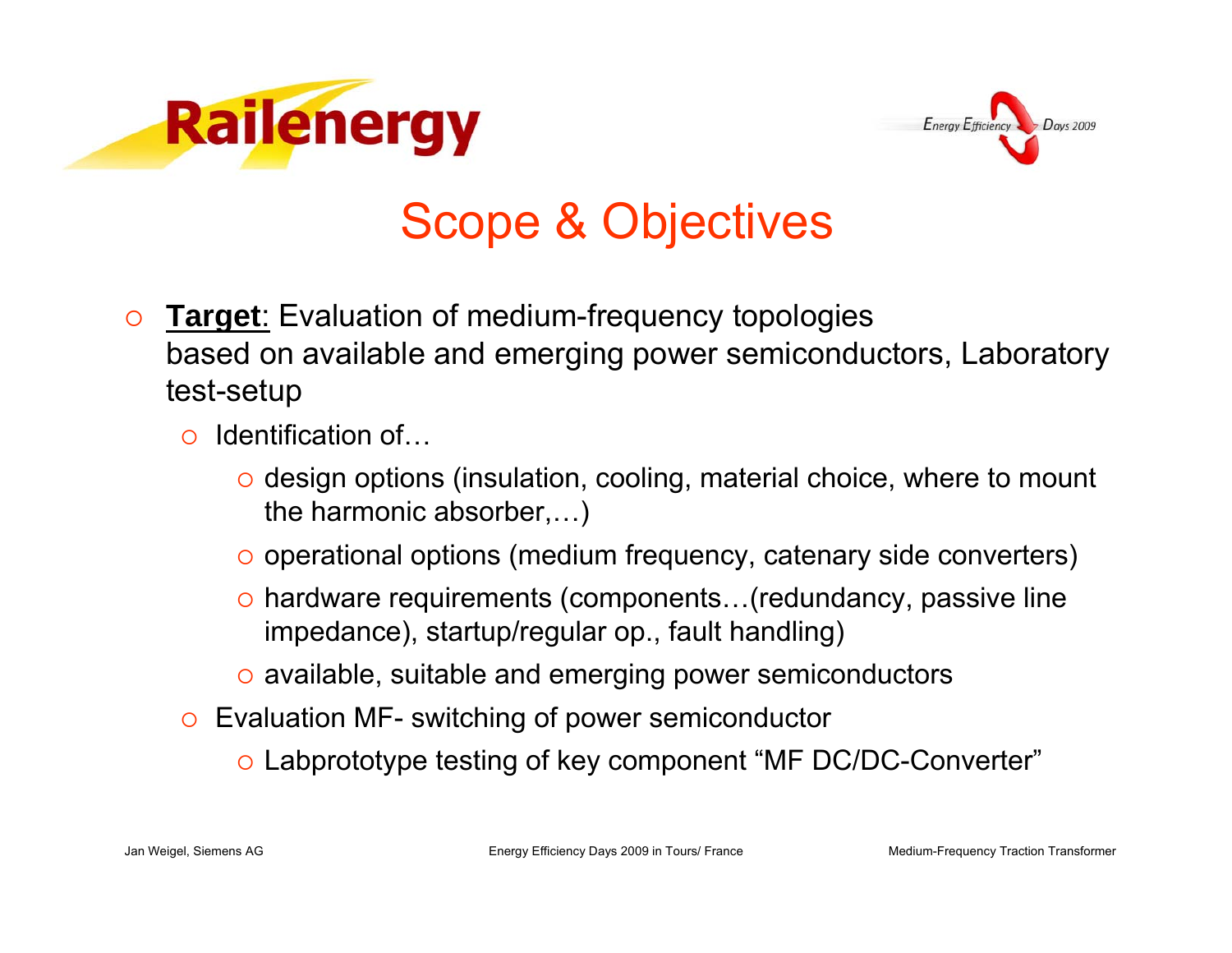



 $\mathsf{V}_{\mathsf{dc}} \, \uparrow$  per

submodule

### Components – Structure

### $\, \circ \,$  HV Module – Choice of individual DC-link Voltage

- $\,\circ\,$  Series connection of N $_{\rm s}$  HV submodules
- ${\circ}$ Series and parallel connection of HV submodules
- ${\circ}$ Parallel connection of  $N_p$  HV submodules

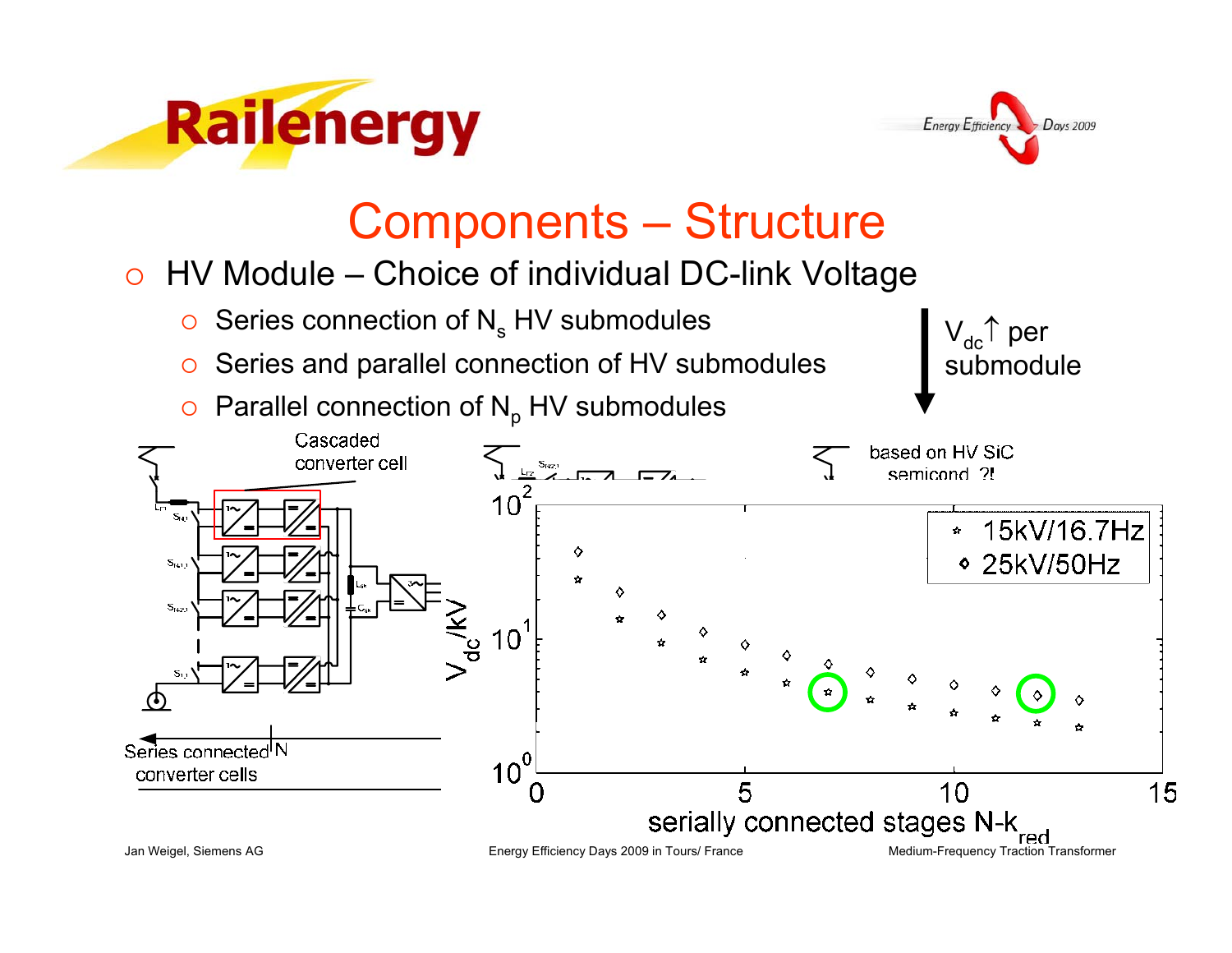



### Components – 4QC Cascade

- { HV Module Multilevel or 2 level
	- $\bigcirc$  1.7kV, 3.3kV and 6.5kV available (there is currently no market for the development of HV SiC devices)
	- $\circ$  Assume comparable fundamental voltage...

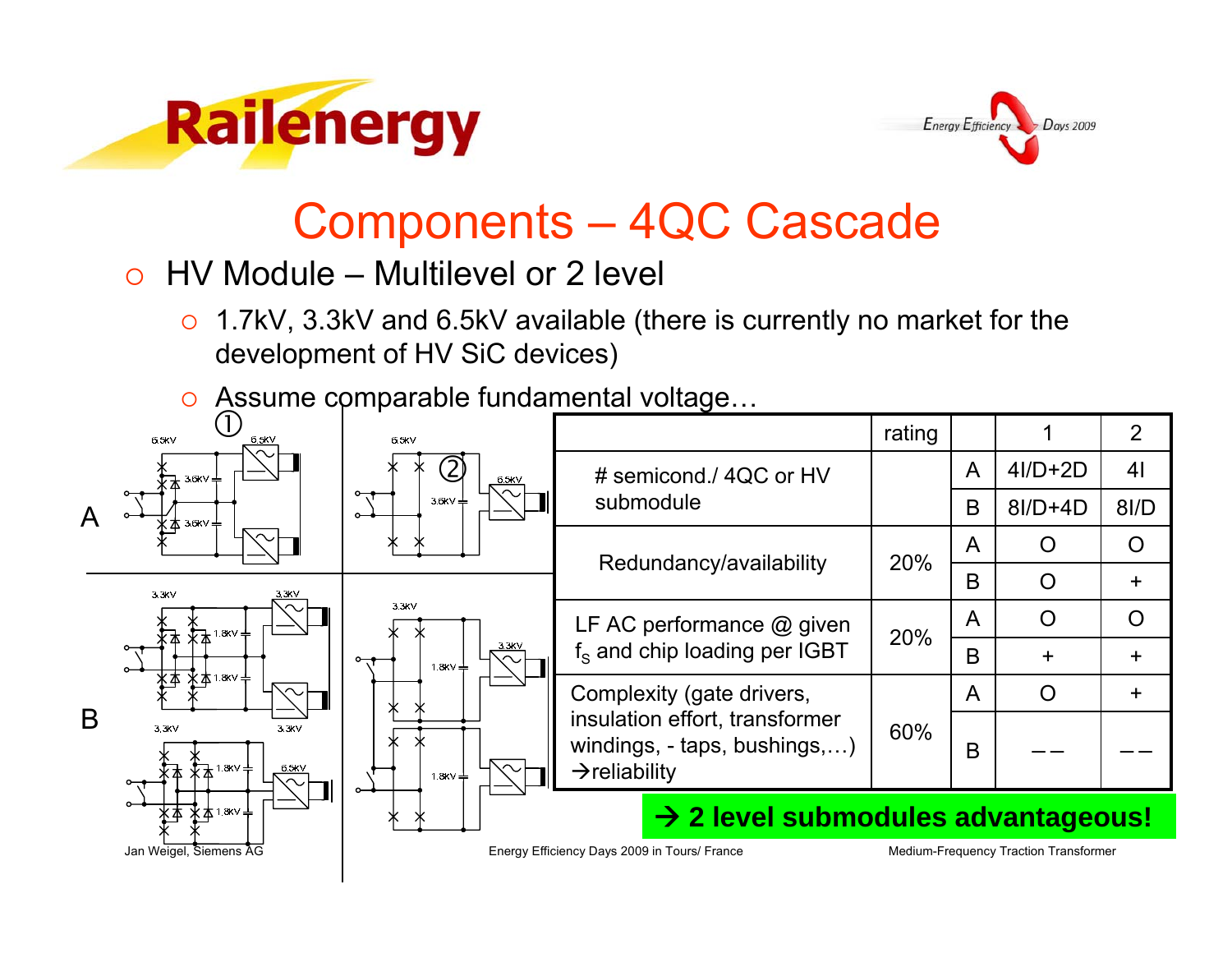



### Components – 4QC Cascade, Line choke

### **4QC cascade**

- $\circ$ **# 15kV/25kV** Æ**min. 7/12 stages**
- $\bigcap$  $→3.6$ **kV rated dc voltage**
- $\circ$  $\circ$  f<sub>s</sub>  $\rightarrow$  low as conventional, **however significant resulting switching frequency**

### **Line choke**

- ${\circ}$ **Line compatibility**
- $\Omega$ **surges**
- $\rightarrow$ **passive**
- **impedance**
- $\Omega$ **Insulation as for conv. transformer**

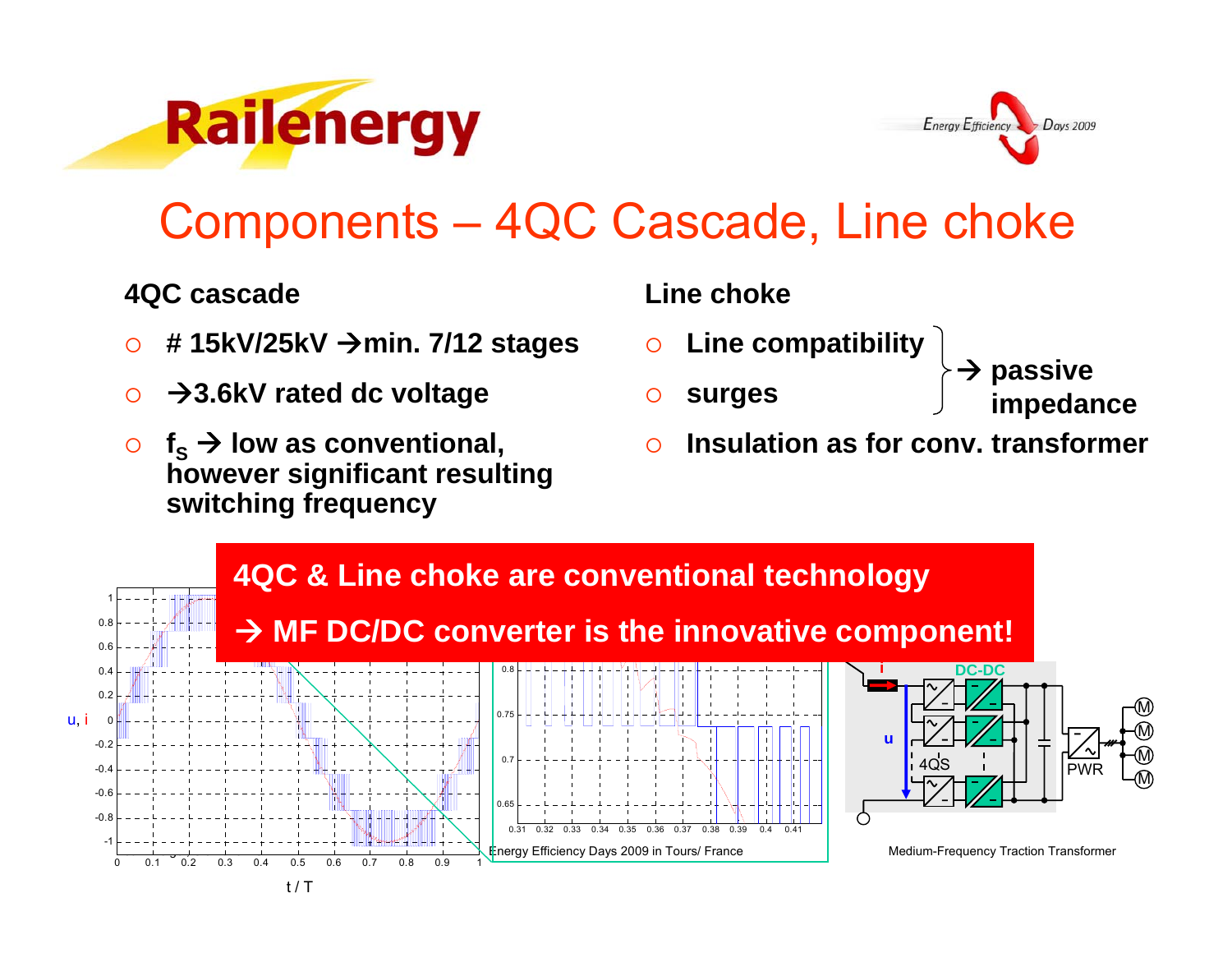



# Components – MF DC/DC Converter

- ${\bigcirc}$ dual active bridge  $\rightarrow$  Bidirectional power flow (drive&recuperation)
- ${\circ}$ Pulsating power throughput (harmonic absorber on motor side)
- $\circ$  high power density / small design
	- $\circ \;$  f $_{\rm S}$ ↑  $\to$  transformer mass/size $\downarrow$
	- $\circ$  High performance cooling
	- ${\color{black} \bigcirc}$ low effort for control



 $\circ$  series resonant dc/dc-converter (beneficial)  $\rightarrow$  low effort for control of power flow and voltage

o potential of next generations power semiconductors ?  ${\color{blue}\bigcirc}$  $\circ$  suitable switching frequency f<sub>s</sub> for HV IGBTs in soft switched mode?  ${\color{blue}O}$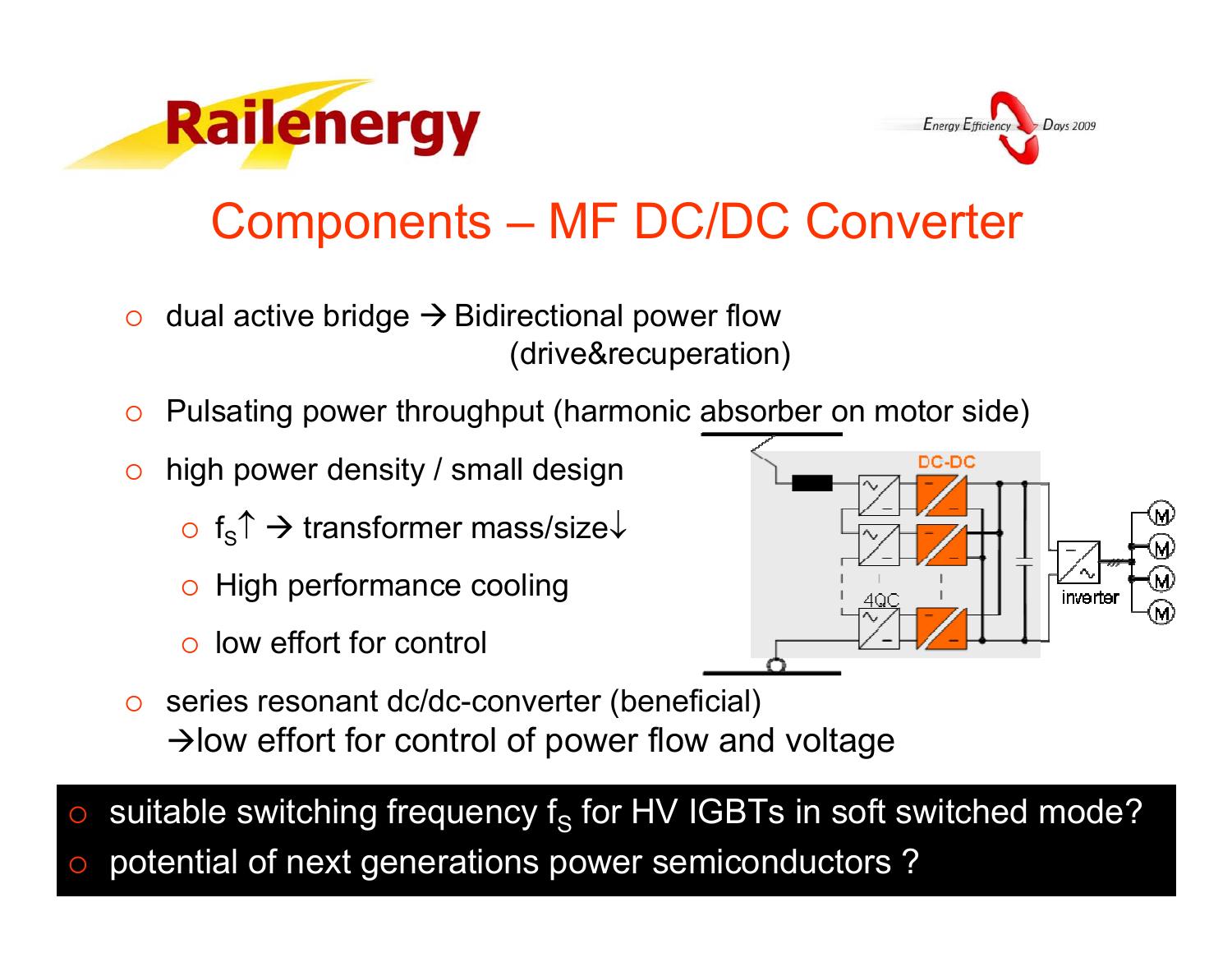



### Lab Prototype Testing

- ${\circ}$  Prototype setup in back-to-back mode
	- Adjustment of…
		- **o Pulse pattern**
		- $\, \circ \,$  Magnetizing inductance
		- **o Difference voltage**
	- ${\circ}$  Target
		- $\circ$  Suitable switching frequency  $\circledR$ optimized operation
		- $\circ$  Suitable utilization and efficiency

Best measure for f $_\mathrm{S}$  ↑ $\rightarrow$  appropriate magnetizing current!



o potential of next generations power semiconductors ?  ${\color{blue}\bigcirc}$ 

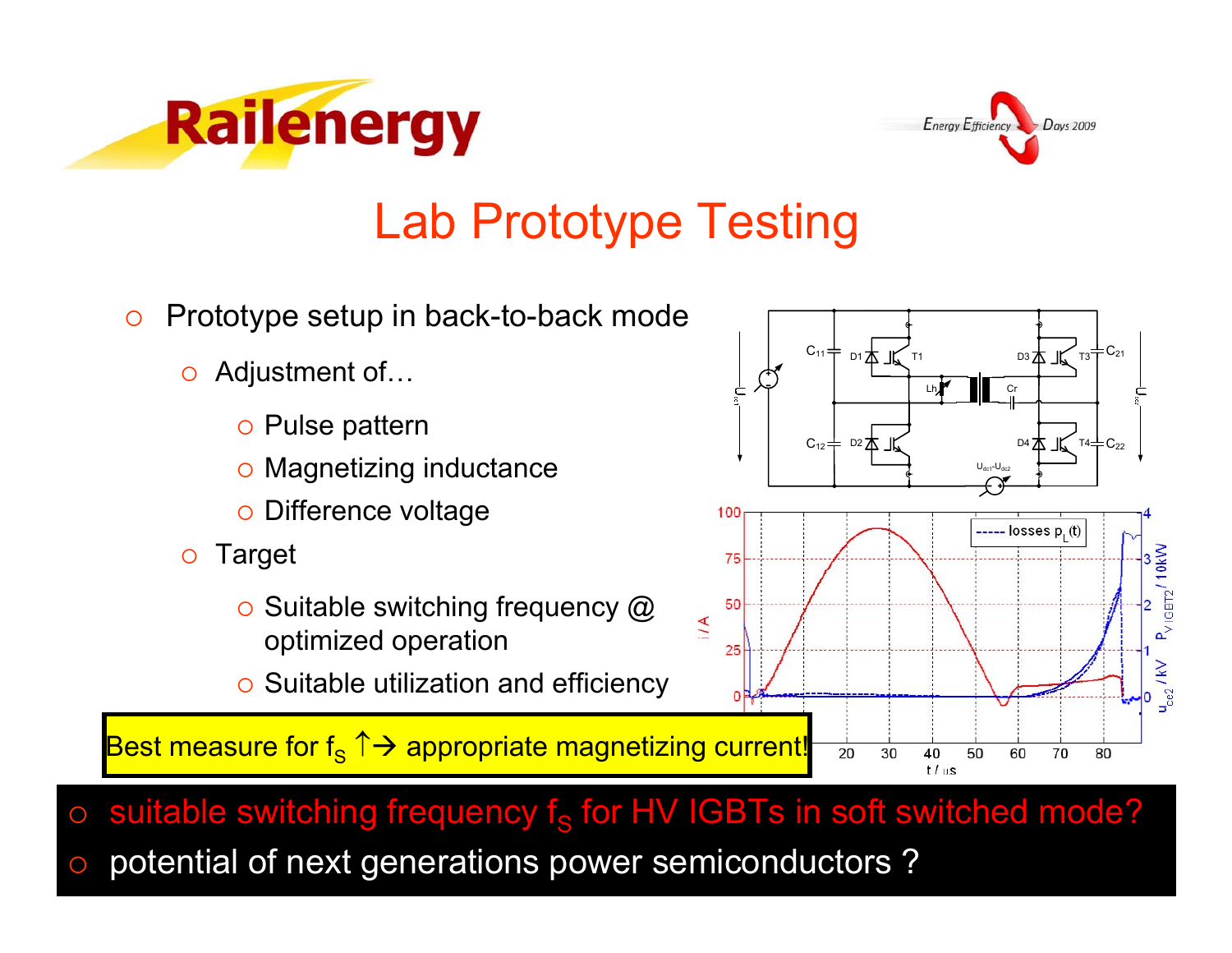



### Standard ↔ Modified IGBTs

- $\circ$  e- irradiation  $\rightarrow$ shift trade-off between switching and conduction loss
- o Comparison between latest std. and modified IGBTs





 ${\color{blue}\bigcirc}$  $\circ$  suitable switching frequency f<sub>s</sub> for HV IGBTs in soft switched mode?

o potential of next generations power semiconductors ?  ${\color{blue}O}$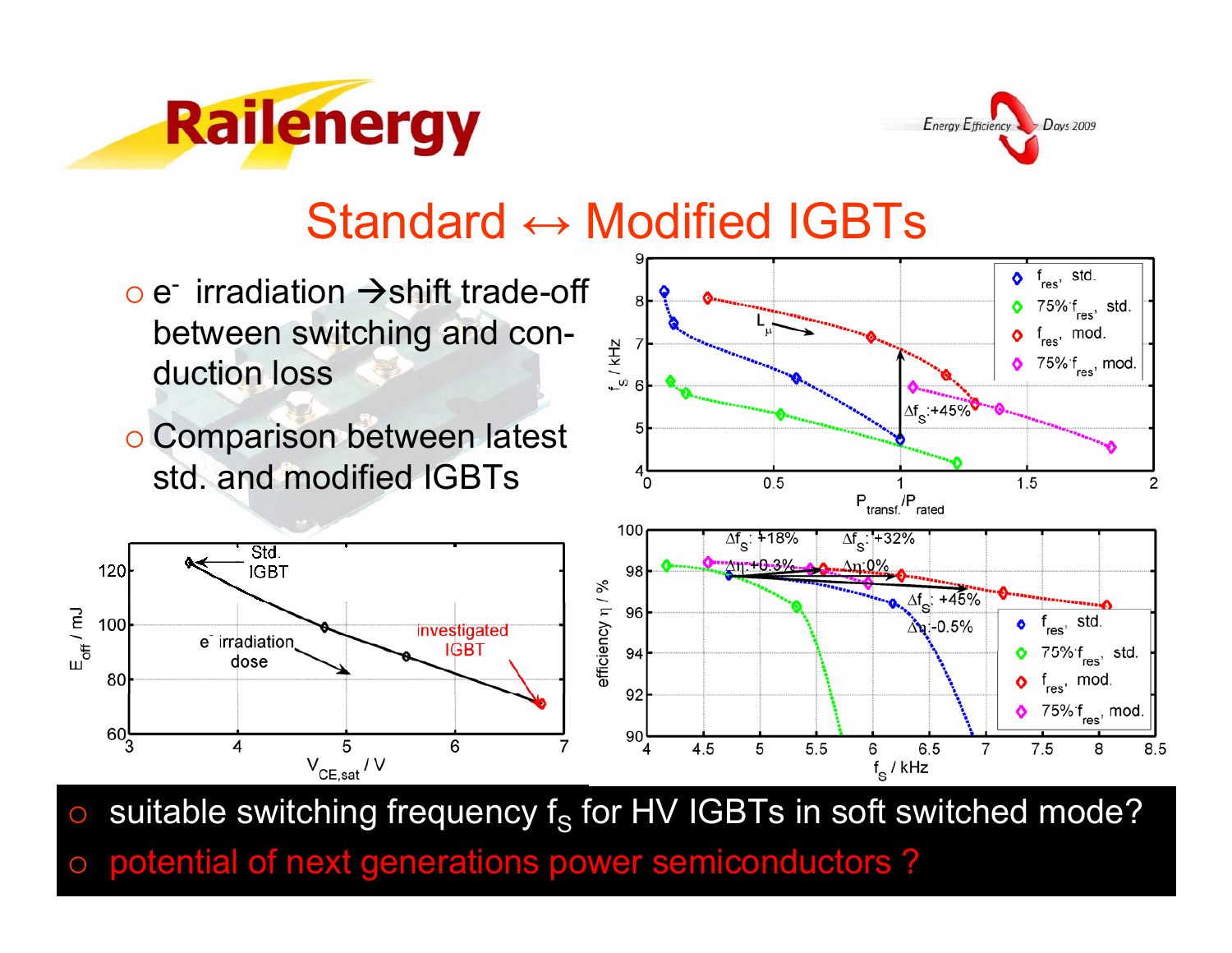



drive cycle only

 $\rightarrow \odot$ 

0.35

# Promising Applications

EE Potential of MF- technology by application



### city train (BR425)

- $\circ$ low rated efficiency
- $\bigcirc$  strong overload (160% due to reasons of installation space and mass)  $\rightarrow$  average efficiency↓



\* Moderne Drehstromantriebstechnik – Stand und Perspektiven, ZEVrail Glasers Annalen

[Source: \*]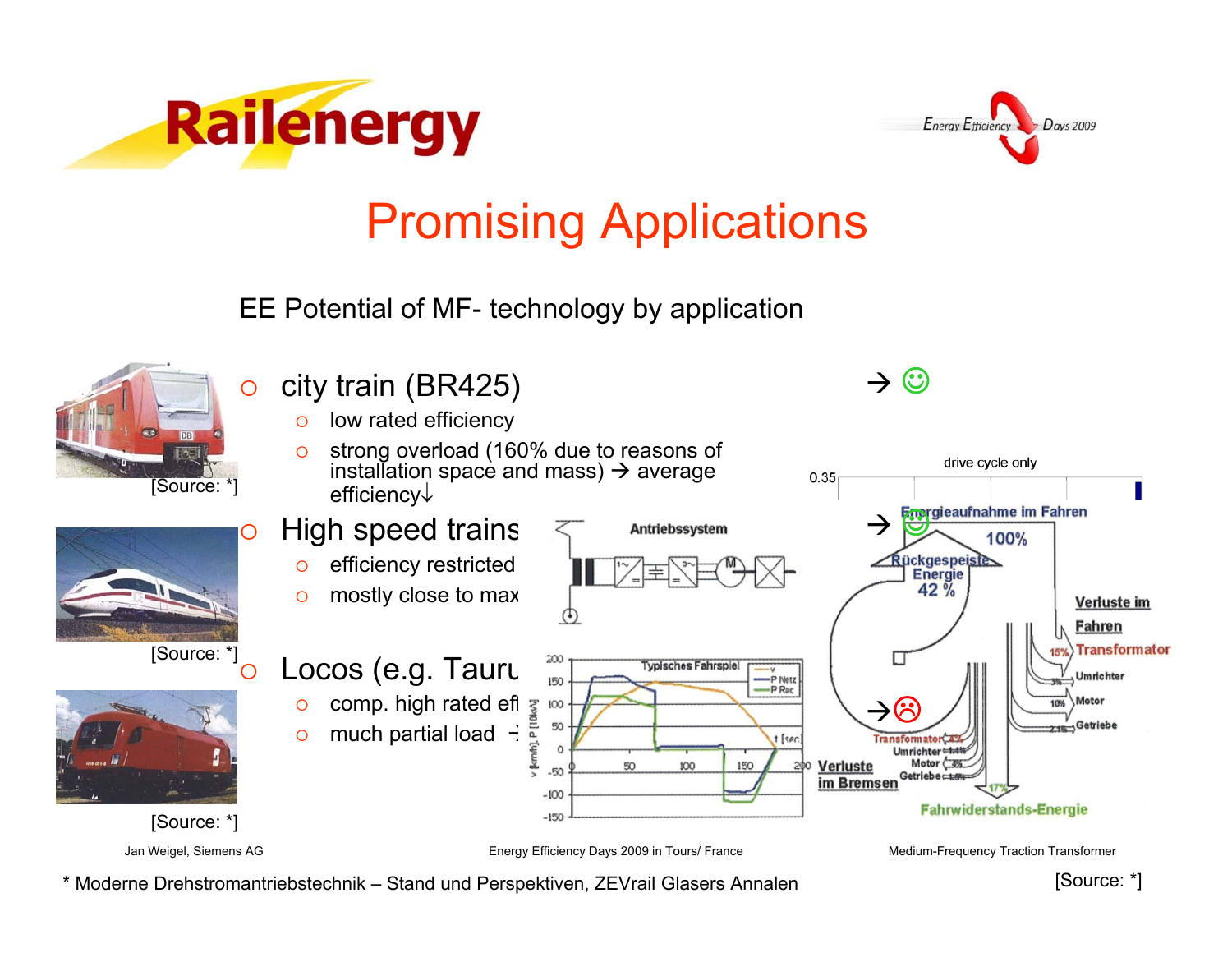



## Availability: conventional/MF technology

- $\circ$  **Redundancy implemented due required voltage margin @ any power electronic defect**
- $\circ$ **Comp. : Conventional MF transformer**